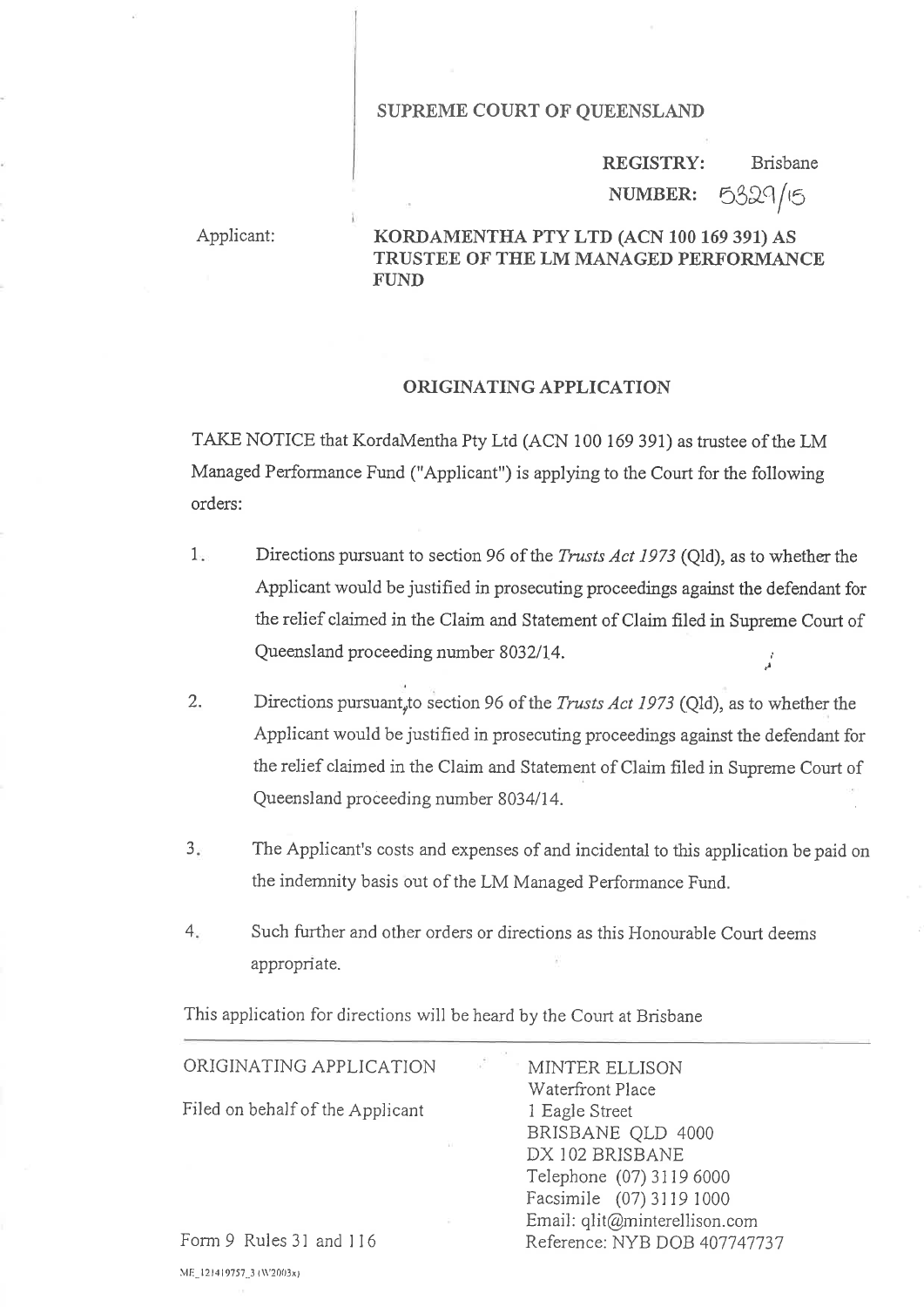on: Wednesday, 17 June 2015 at 10.00 am.

Filed by leave on 29 May 2015  $\sqrt{10}$  COU



If you wish to oppose this application or to argue that any different you must appear before the Court in person or by your lawyer and you shall be heard. If you do not appear at the hearing the orders sought may be made without further notice to you.

On the hearing of the application for directions the Applicant intends to rely on the following affidavits:

- 1. Affidavit of Jarrod Villani to be filed;
- 2. Affidavit of David Thomas O'Brien to be filed;
- 3. Statement of Facts pursuant to section 96(1) of the Trusts Act 1973 (Qld).

If you intend on the hearing to rely on any affidavits they must be filed and served at the applicant's address for service prior to the hearing date.

If you object that these proceedings have not been commenced in the correct district of the Court, you must apply to the Court for dismissal of the proceedings.

# THE APPLICANT ESTIMATES THE HEARING OF THE APPLICATION FOR DIRECTIONS SHOULD BE ALLOCATED 1.5 HOURS

| Applicant:                   | KORDAMENTHA PTY LTD (ACN 100 169                                                           |
|------------------------------|--------------------------------------------------------------------------------------------|
|                              |                                                                                            |
|                              | 391) AS TRUSTEE OF THE LM MANAGED                                                          |
|                              | PERFORMANCE FUND                                                                           |
|                              | Applicant's residential or business address: Level 14, 12 Creek Street, Brisbane, Qld 4000 |
| Applicant's solicitors name: | David Thomas O'Brien                                                                       |
| and firm name:               | Minter Ellison                                                                             |
|                              |                                                                                            |

Solicitor's business address

Lvl 22 Waterfront Pl, 1 Eagle St, Brisbane Qld